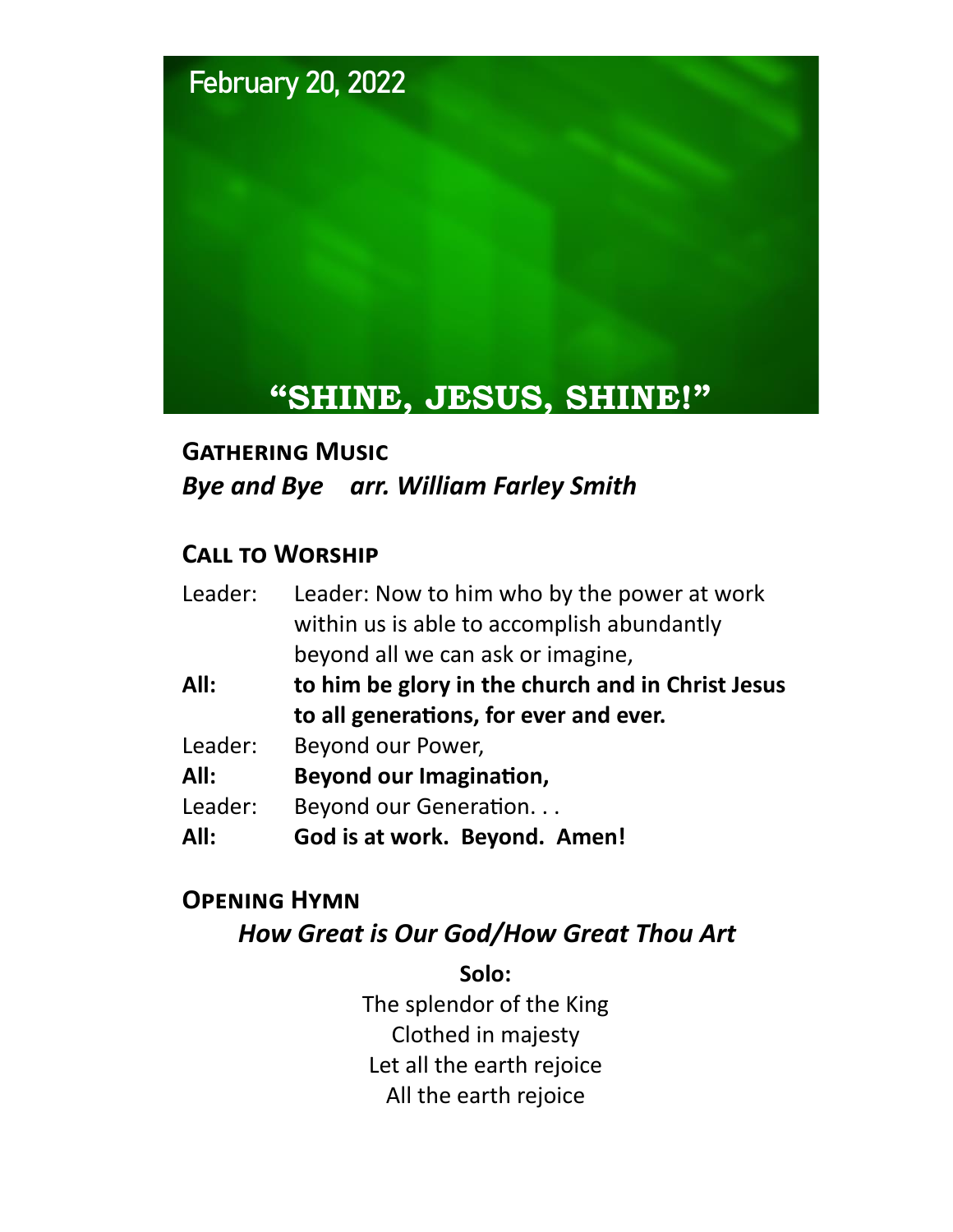He wraps Himself in light And darkness tries to hide And trembles at His voice And trembles at His voice

#### **All:**

*Refrain* How great is our God sing with me How great is our God And all will see how great How great is our God

> And age to age He stands And time is in His hands Beginning and the End Beginning and the End

The Godhead three in one Father Spirit Son The Lion and the Lamb The Lion and the Lamb *Refrain*

Then sings my soul, my Savior God, to Thee, How great Thou are, how great Thou art! Then sings my soul, my Savior God, to Thee, How great Thou are, how great Thou art! *Refrain*

## **Time of Honesty**

Pastor: A leper came to Jesus and kneeling down begged him and said, "If you wish, you can make me clean." (Mark 1:40-45) Let us pray: O Healer, wounded one, we kneel before you.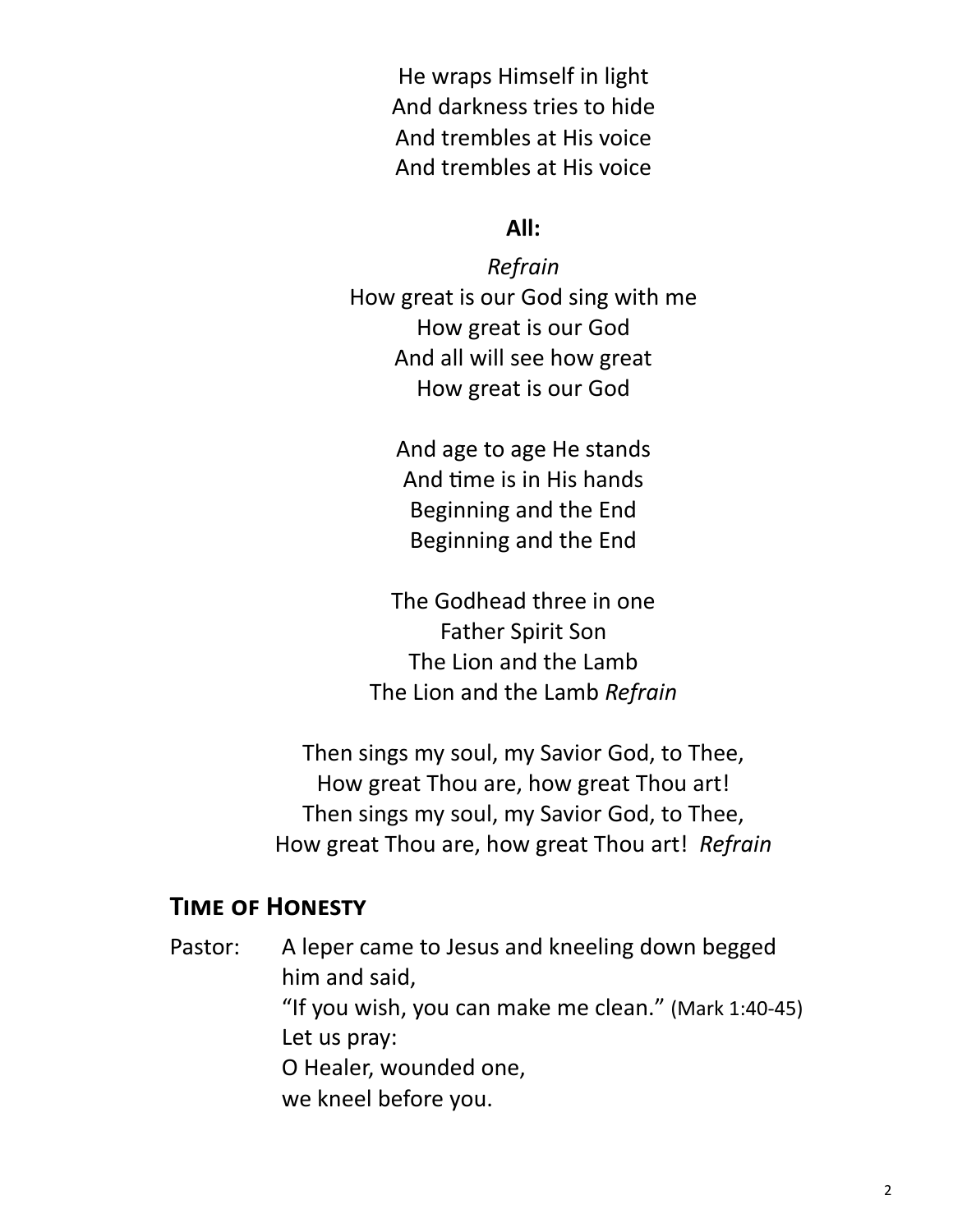| All:    | You have washed us in the waters of                        |
|---------|------------------------------------------------------------|
|         | forgiveness and new life.                                  |
|         | Cleanse us from sin, and re-orient our lives to your love. |
|         | Reach out and put your hand on us.                         |
|         | Bind up our terrible wounds.                               |
|         | Send us, scarred and rough,                                |
|         | to be wounded healers, too.                                |
| Pastor: | God promises healing and wholeness, and nothing can        |
|         | separate us from God's love. Receive the mercy and         |
|         | forgiveness that is yours through the death and            |
|         | resurrection of Jesus Christ, our Lord.                    |
| All:    | Amen. May God use us to share healing mercy with           |

**others.**

~ written by Anne Osdieck, adapted

## **Song of Response** vs 1 & 2 *I Then Shall Live*

Verse 1

I then shall live as one who's been forgiven I'll walk with joy to know my debts are paid I know my name is clear before my Father

I am His child and I am not afraid So greatly pardoned I'll forgive my brother The law of love I gladly will obey

Verse 2

I then shall live as one who's learned compassion I've been so loved that I'll risk loving too I'll know how fear builds walls instead of bridges

I'll dare to see another's point of view And when relationships demand commitment Then I'll be there to care and follow through

And may You feed a hungry world through me Amen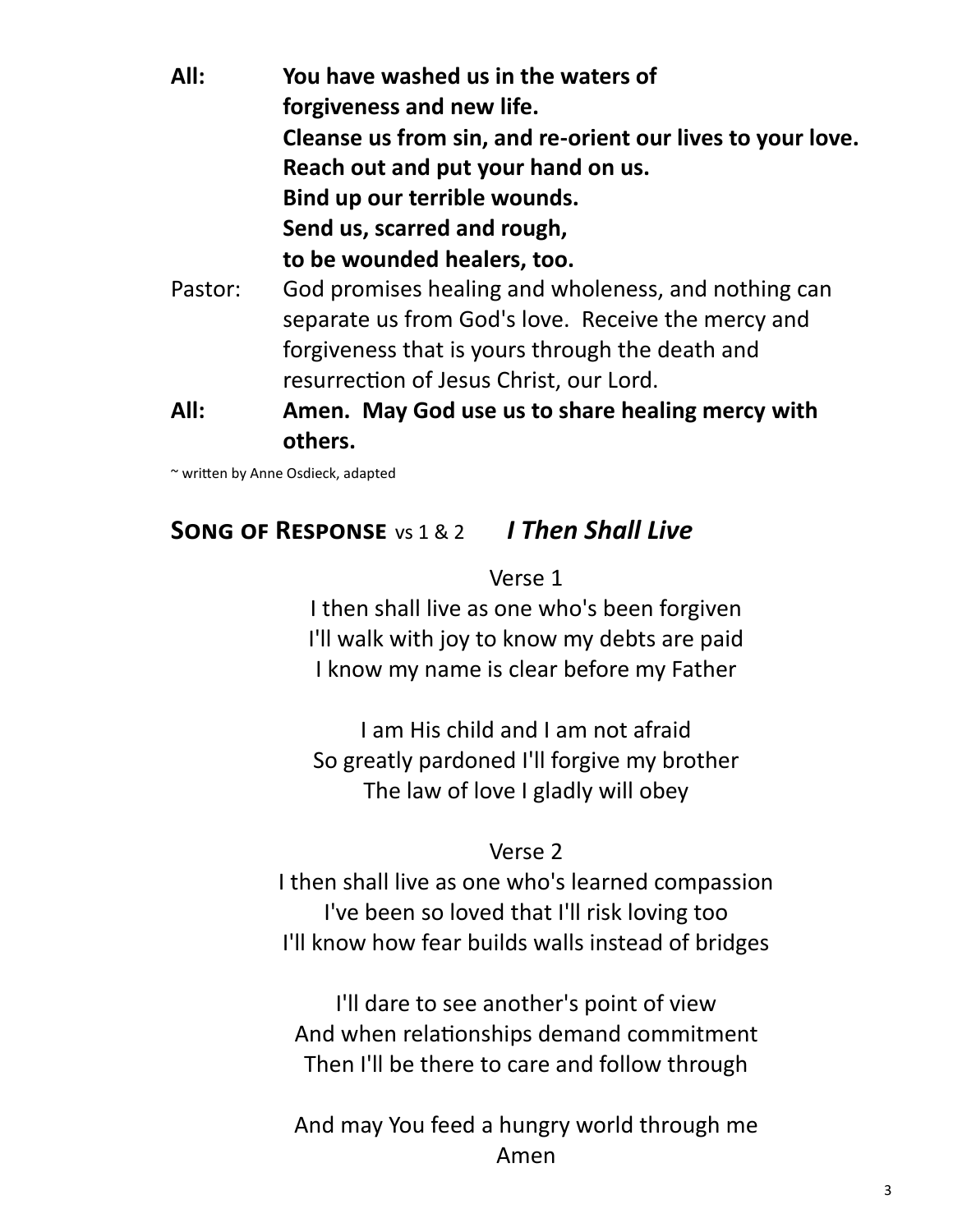#### **Prayer of the Day**

#### **Welcome/life in Community**

**Austin City Lutherans Homeless Initiative** 

#### **General Meeting**

Sunday, February 27 at 3pm St. Martin's Lutheran Church and on Zoom 606 West 15th Street

-Speaker Sarah Weier of Sunrise -Sign up for ministry support teams

Contact dabney@shephills.org for Zoom info

# **Shrove Tuesday Pancake Supper**

**Youth Summer Trip Fundraiser** 

Tuesday, March 1st from 5:30 - 7:00 pm Courtyard (arrive anytime)



March<sub>2</sub>



6:30 am, Noon + 7:00 pm (Sanctuary + Livestream @ 7:00 pm)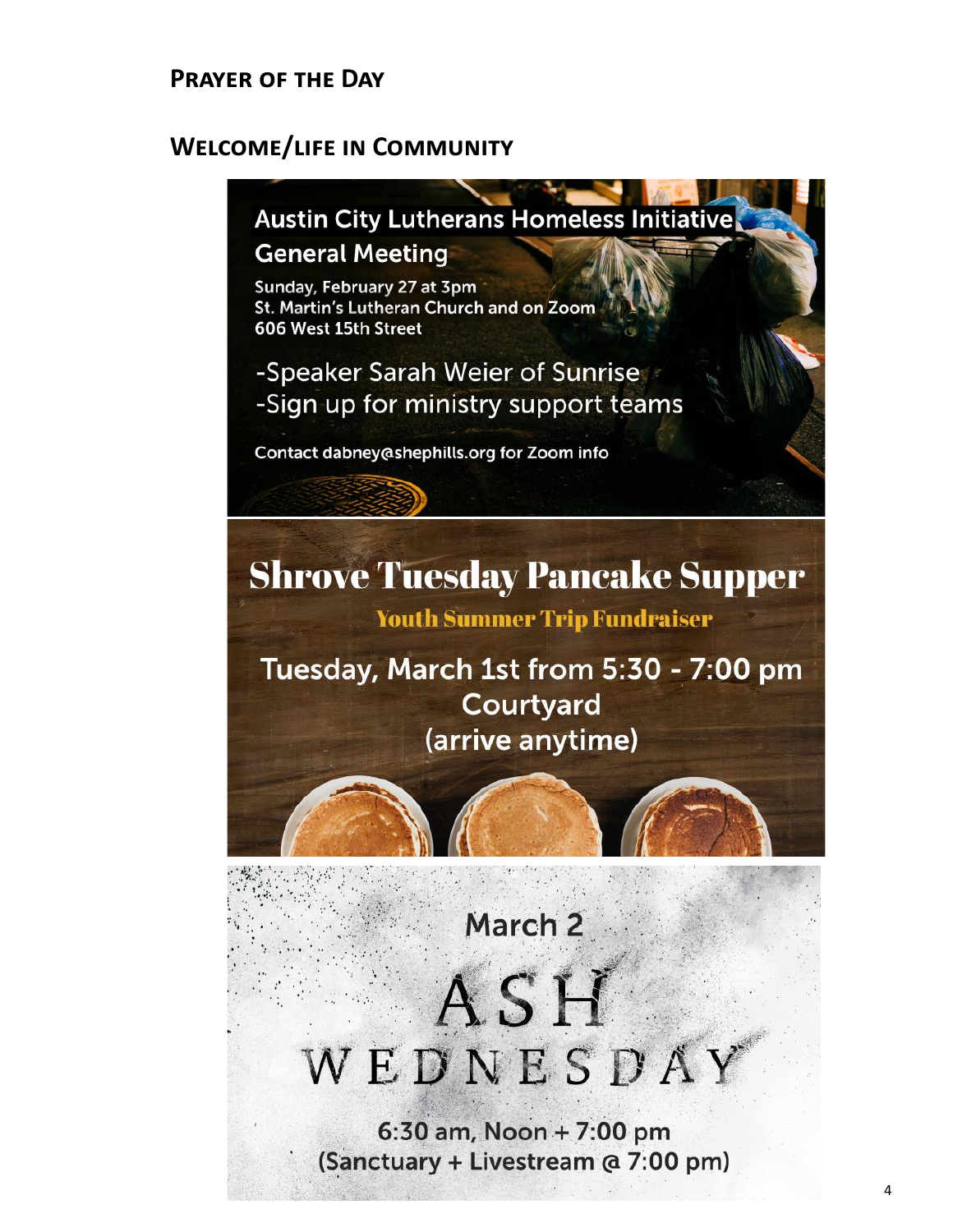# **Scripture Reading...ii Kings 5:1-14** (The Message)

Read by: (8:15) Nancy Etzler, (10:45) Lauren Paulson

 $51-3$  Naaman was general of the army under the king of Aram. He was important to his master, who held him in the highest esteem because it was by him that God had given victory to Aram: a truly great man, but afflicted with a grievous skin disease. It so happened that Aram, on one of its raiding expeditions against Israel, captured a young girl who became a maid to Naaman's wife. One day she said to her mistress, "Oh, if only my master could meet the prophet of Samaria, he would be healed of his skin disease."

 $4$  Naaman went straight to his master and reported what the girl from Israel had said.

<sup>5</sup> "Well then, go," said the king of Aram. "And I'll send a letter of introduction to the king of Israel."

So he went off, taking with him about 750 pounds of silver, 150 pounds of gold, and ten sets of clothes.

 $6$  Naaman delivered the letter to the king of Israel. The letter read, "When you get this letter, you'll know that I've personally sent my servant Naaman to you; heal him of his skin disease."

 $7$  When the king of Israel read the letter, he was terribly upset, ripping his robe to pieces. He said, "Am I a god with the power to bring death or life that I get orders to heal this man from his disease? What's going on here? That king's trying to pick a fight, that's what!"

 $^8$  Elisha the man of God heard what had happened, that the king of Israel was so distressed that he'd ripped his robe to shreds. He sent word to the king, "Why are you so upset, ripping your robe like this? Send him to me so he'll learn that there's a prophet in Israel."

 $9$  So Naaman with his horses and chariots arrived in style and stopped at Elisha's door.

 $10$  Elisha sent out a servant to meet him with this message: "Go to the River Jordan and immerse yourself seven times. Your skin will be healed and you'll be as good as new."

 $11-12$  Naaman lost his temper. He spun around saying, "I thought he'd personally come out and meet me, call on the name of God, wave his hand over the diseased spot, and get rid of the disease. The Damascus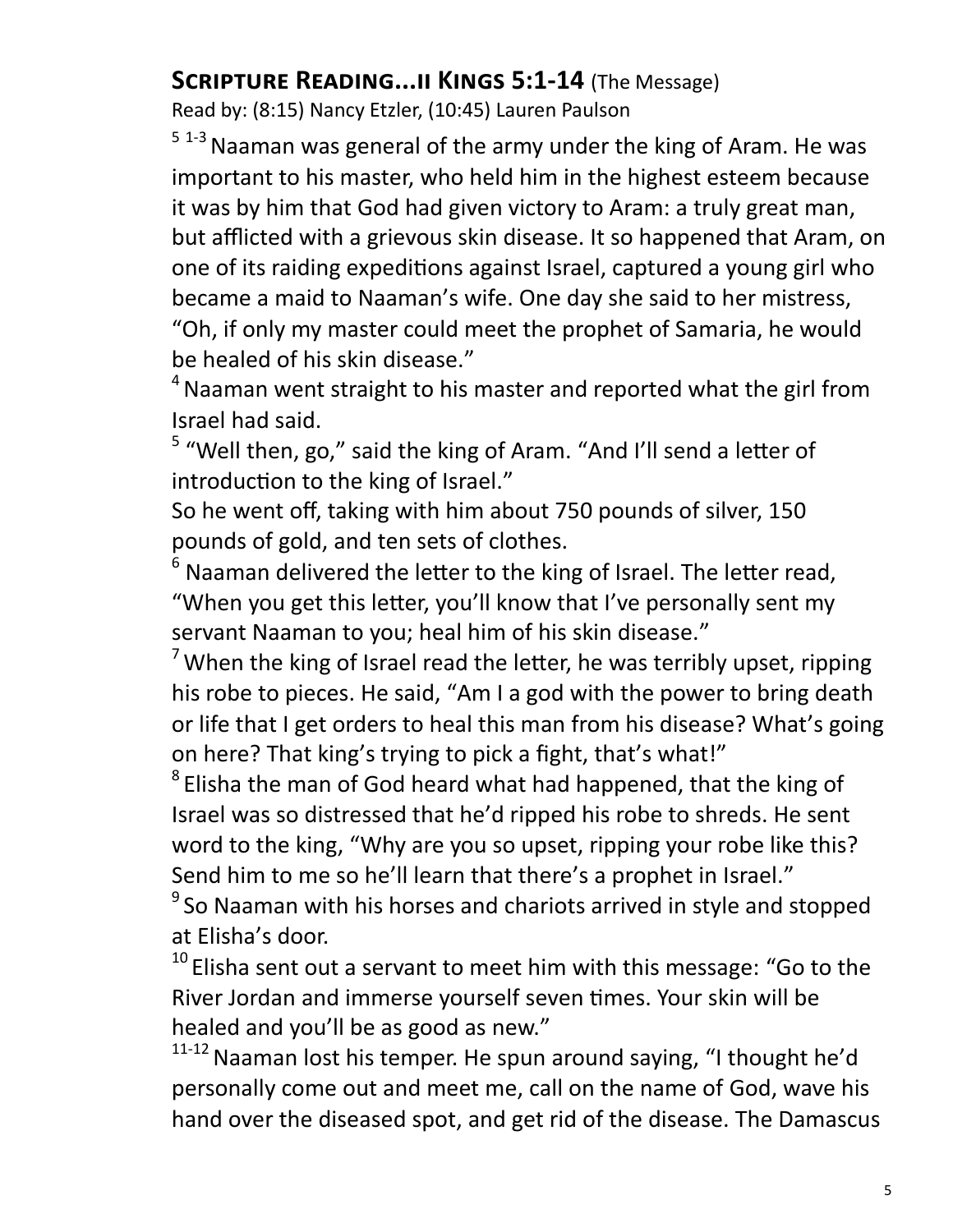rivers, Abana and Pharpar, are cleaner by far than any of the rivers in Israel. Why not bathe in them? I'd at least get clean." He stomped off, mad as a hornet.

<sup>13</sup> But his servants caught up with him and said, "Father, if the prophet had asked you to do something hard and heroic, wouldn't you have done it? So why not this simple 'wash and be clean'?"

 $14$  So he did it. He went down and immersed himself in the Jordan seven times, following the orders of the Holy Man. His skin was healed; it was like the skin of a little baby. He was as good as new.

Leader: The Word of the Lord.

**All: Thanks be to God.**

# **Gospel Reading...Matthew 8:1-4, Mark 1:40-45, Luke 5:12-16** Read by: Pr. Tom Grevlos

**Children's Message** Pr. Tom Grevlos

# **Special Music**

8:15 Kevin McClure, piano *There is a Balm in Gilead* 10:45 Bell Choir *There is a Balm in Gilead*

**Message "Jesus - the Healer" Pr. Tom Grevlos**

# **Message Song** *For the Healing of the Nations*

Verse 1

For the healing of the nations, Lord, we pray with one accord; for a just and equal sharing of the things that earth affords; To a life of love in action help us rise and pledge our word.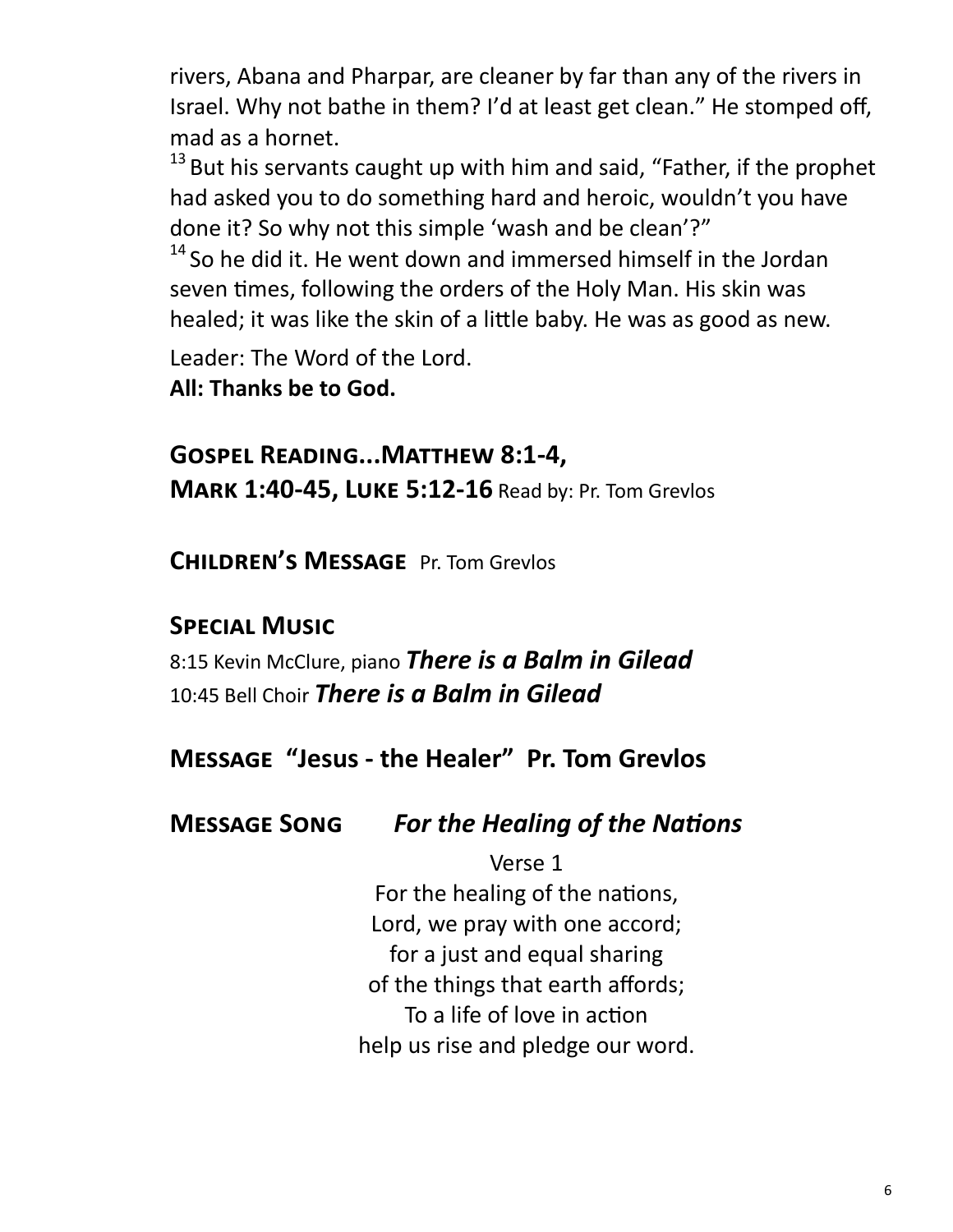#### Verse 2

Lead your people into freedom; from despair your world release, that, redeemed from war and hatred, all may come and go in peace. Show us how through care and goodness fear will die and hope increase.

#### Verse 3

All that kills abundant living, let it from the earth be banned; pride of status, race, or schooling, dogmas that obscure your plan. In our common quest for justice may we hallow life's brief span.

#### Verse 4

You, Creator God, have written your great name on humankind; for our growing in your likeness bring the life of Christ to mind, that by our response and service earth its destiny may find.

## **Prayers of the people**

Led by: (8:15) Nancy Etzler, (10:45) Lauren Paulson

# **Thank Offering**

- $\cdot$  To make a gift online to the mission and ministry of Shepherd of the Hills, use this link: [shephills.org/give.](https://shephills.org/give/)
- · Scan the QR Code with your camera phone to give now.
- · By mail, send to 3525 Bee Caves Rd, Austin, TX 78746

## **BEYOND Moment** video

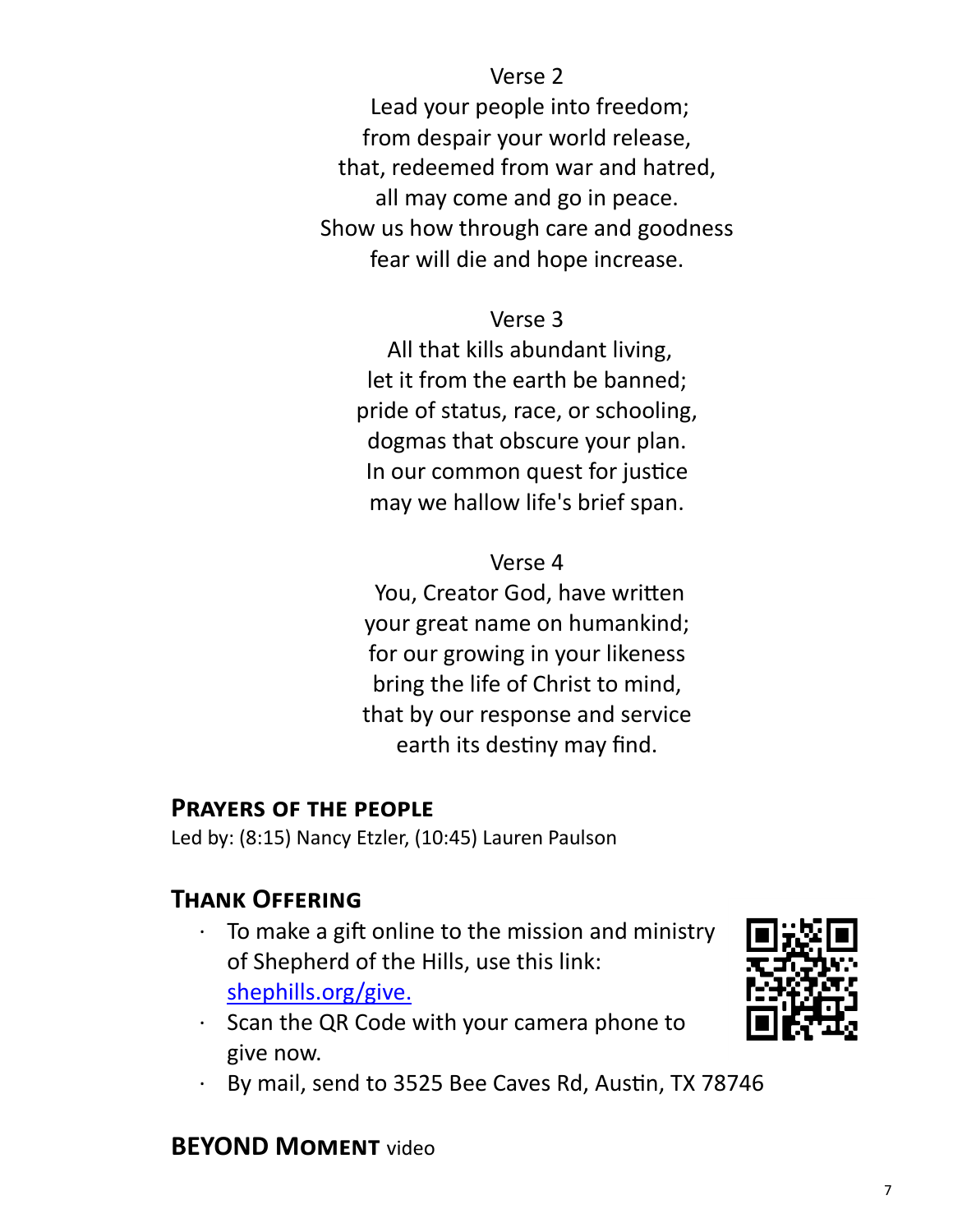# **Offering Response #465** *As the Grains of Wheat*

*Refrain*

As the grains of wheat once scattered on the hill were gathered into one to become our bread; so may all your people from all the ends of earth be gathered into one in you.

- 1 As this cup of blessing is shared within our midst, may we share the presence of your love. *Refrain* 
	- 2 Let this be a foretaste of all that is to come when all creation shares this feast with you. *Refrain*

# **Prayer of Thanks**

# **Words of Institution**

# **Lord's Prayer**

Our Father, who art in heaven, hallowed be thy name, thy kingdom come, thy will be done, on earth as it is in heaven. Give us this day our daily bread; and forgive us our trespasses, as we forgive those who trespass against us; lead us not into temptation, but deliver us from evil. For thine is the kingdom, and the power, and the glory, forever and ever. Amen.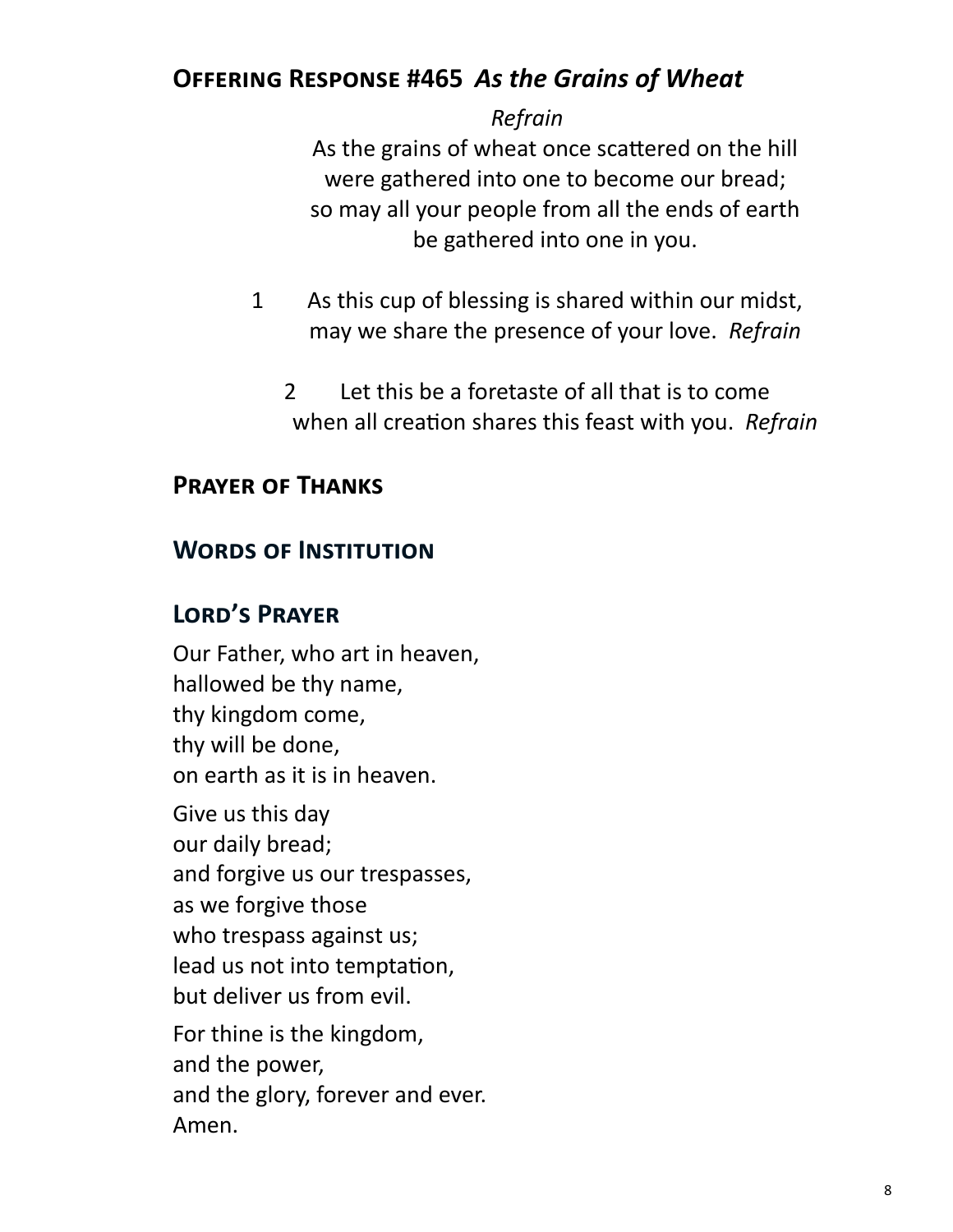#### **Communion Invitation**

*As we celebrate this sacrament, all are invited to receive the Risen presence of Jesus. God is really present—in bread and wine—forgiving sins and promising new life.* 

> *Bread/wafer— "The body of Christ given for you"; Wine— "The blood of Christ shed for you."*

#### **Communion Music**

#### 8:15 **#838** vs 1 & 4 *Beautiful Savior*

VERSE 1 Beautiful Savior, King of Creation, Son of God and Son of Man! Truly I'd love Thee, Truly I'd serve Thee, Light of my soul, my Joy, my Crown.

VERSE 4 Beautiful Savior, Lord of the nations, Son of God and Son of Man! Glory and honor, Praise, adoration, Now and forevermore be Thine!

10:45 **Beautiful Savior** Shirley Murray, piano, Kevin McClure, organ

#### **Communion Blessing & Prayer**

#### **Benediction**

#### **Commissioning Song #593** *Drawn to the Light*

Verse 1

People who walk in darkness have sought a light in the heart of the darkest night. Just when we thought all would be lost, we were drawn to the light of God.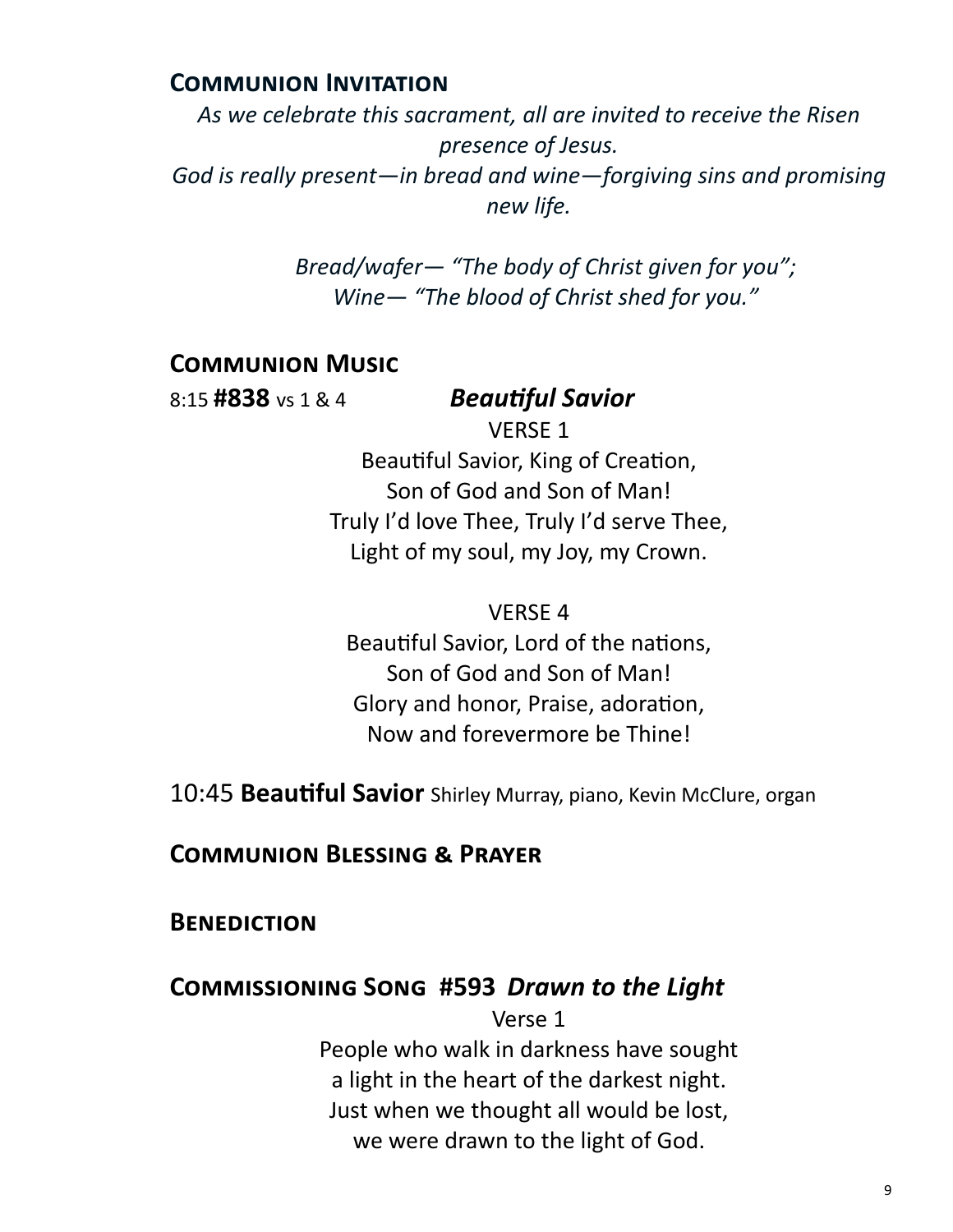## *Refrain*

Dawn is in sight! Gone is the night, drawn to the light and the morning. Glorious and bright, oh, what a sight to be drawn to the light of God.

#### Verse 2

How can we tell a heaven from hell if ev'ryone dwells in the dark of night? Morning dispels, gently compels, and we're drawn to the light of God. *Refrain* Verse 3 Where is the sun? Oh, there will be none! The Lamb is the one who is shining bright, bids us to come! Life has begun when we're drawn to the light of God. *Refrain*

# **\*Commissioning**

- Leader: We sing God's praise for the gifts of love, healing, and salvation that come through Jesus Christ. We go in peace to love and serve the Lord, carrying with us the power of the Holy Spirit.
- **All: Thanks be to God…and We Will!**

# **Postlude** *Gigue Fugue in C* **D.Buxtehude**

# **Prayers**

**Please pray** for Don Gaskin, Don Knight, Marie Fortune, Glenn Richter and Joe Spann

**Please pray** for family and friends of Shepherd members:

David Lechler, brother of Dawn Paulson

**We pray** for all who mourn the death of Ellsworth Tonn, cousin of Judy Moore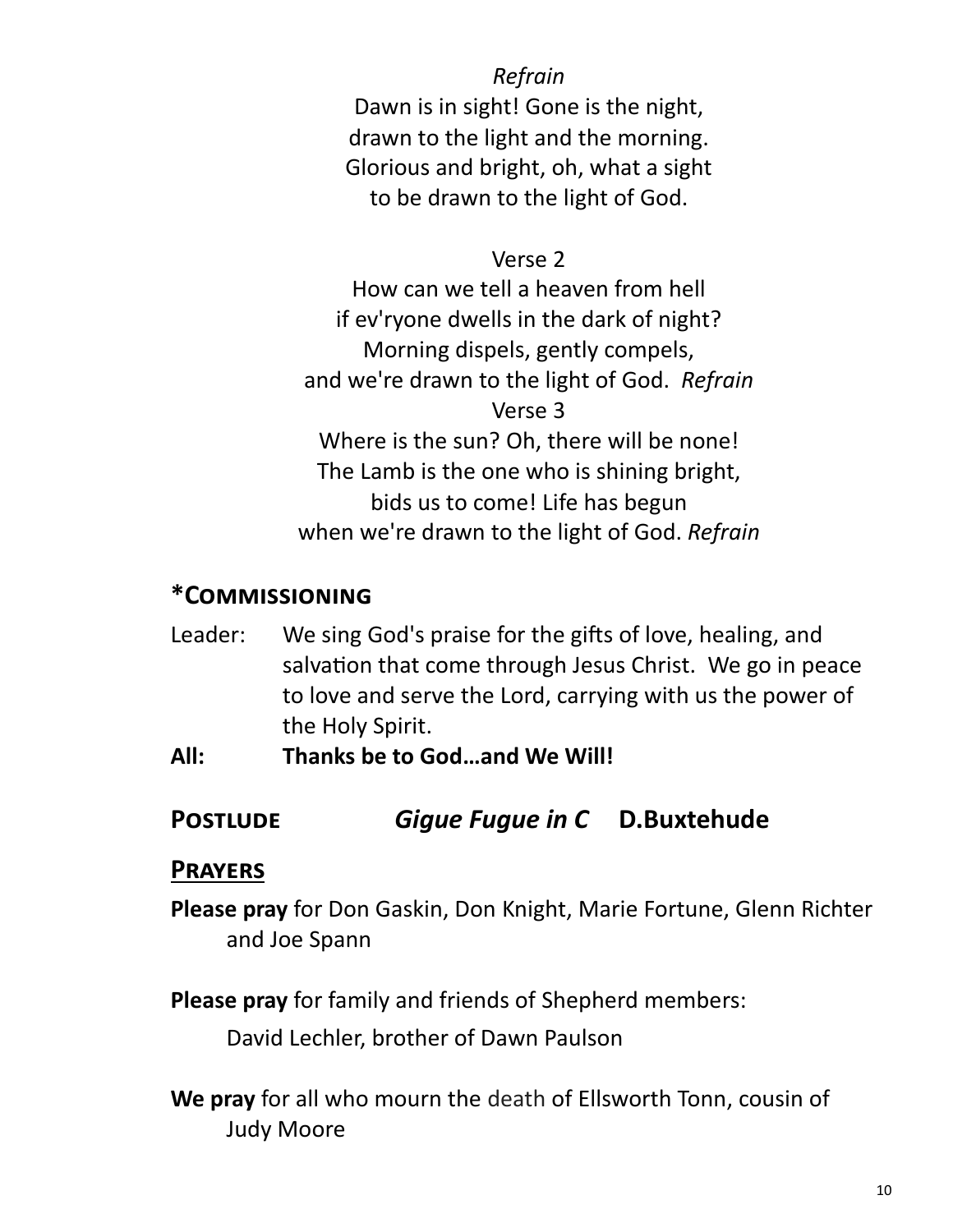**We pray** for all who mourn the death of John Pollock, father of Deb Pollock Darnell

**Please pray** in thanksgiving for the birth of Alora Isabel Rieger, daughter of Jackie and Tommy Rieger and sister, Nicolette, granddaughter of Mark and Kathy Gerhardt!

# **Dear Lord,**

We offer you praise and thanksgiving even before we see the end results of our Beyond Capital Fund Appeal. We pray to grow in faith as we wait for its fruition. We thank you for the dreamers who envisioned this needed improvement for our Butterfly Preschool and for our community both inside and outside our walls. With your help Lord, it will happen  $\sim$  thank you! Amen

**We pray** for the people of our country and world as we continue to navigate the COVID-19 pandemic. Grant healing to those afflicted, strength to those who care for the sick, and wisdom to those who lead.

**We pray** for our global ministry partners: Rev. Karen Castillo in Guatemala; Iglesia Luterana Augustina Virgen del Rosario, Aurora 8 de Octubre, Guatemala. We pray for Malcolm and Joy Henderson and the ministry of CHARIS in Haiti.

**Please pray** for our local ministries: Mariposa Family Learning Center, Bread For All and Upbring Ministries.

**Please pray** for our faith community, that we may be a church without walls and live out loud...faithfully!

> *\*Prayers for family and friends are listed for 2 weeks, unless we are notified otherwise.*